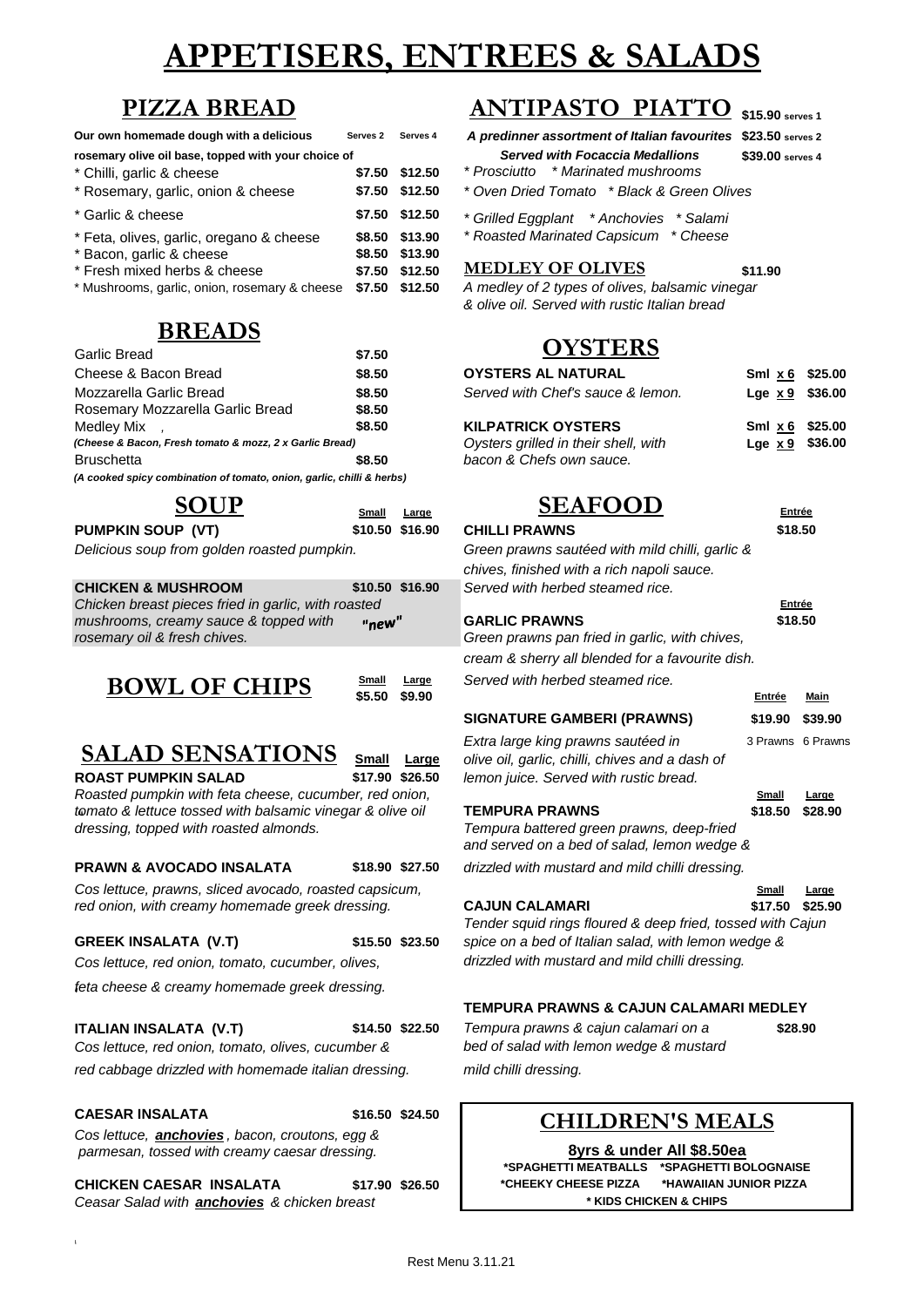# **GOURMET PIZZAS**

# **Gluten Free Bases - Large Only Available \$3.00 extra**

|                                                                                                                                                  | Small   | Large                      |                                                                                                                                                                                                        | Small           | Large            |
|--------------------------------------------------------------------------------------------------------------------------------------------------|---------|----------------------------|--------------------------------------------------------------------------------------------------------------------------------------------------------------------------------------------------------|-----------------|------------------|
| <b>PRAWN &amp; AVOCADO PIZZA</b><br>Tomato base, onion, prawns, avocado,<br>mozzarella & Cajun spice.                                            | \$18.90 | \$23.90                    | GRILLED VEGETABLE PIZZA (V.T) \$16.50<br>Tomato base, onion, mushrooms, mixed<br>grilled vegetables, mixed herbs & mozzarella.<br>(Vegan avail - ask NO Cheese)                                        |                 | \$21.50<br>"New" |
| <b>GARLIC PRAWN PIZZA</b><br>White cream sauce base, prawns, garlic,<br>chives & mozzarella cheese.                                              | \$18.90 | \$23.90                    | <b>MARGHERITA PIZZA</b><br>(V.T)<br>Tomato base, basil & mozzarella.                                                                                                                                   | \$14.90 \$19.90 |                  |
| <b>SEAFOOD DELIGHT PIZZA</b><br>Tomato base, onion, prawns, scallops,<br>calamari, Cajun spice & mozzarella.                                     | \$18.90 | \$23.90                    | THE BIG CHEESEY<br>(V.T)<br>Tomato base, parmesan, mozzarella,<br>& feta cheese.                                                                                                                       | \$14.90 \$19.90 |                  |
| <b>MARINARA PIZZA</b><br>White cream sauce base, calamari,<br>scallops, prawns, garlic, onion,<br>Cajun spice & mozzarella.                      | \$18.90 | \$23.90                    | <b>CHILLI PEPPERONI PIZZA</b><br>Tomato base, pepperoni, roasted<br>capsicum, onion, chilli & mozzarella.<br>(mild, medium or hot chilli)                                                              | \$16.90 \$21.90 |                  |
| <b>REAL MEAT LOVERS</b><br>Barbecue base, beef, spicy pork mince,<br>onion, salami, pepperoni, bacon & mozzarella.recipe <sup>r</sup>            | \$16.90 | \$21.90<br>"NeW            | PEPPERONI CHEESE CLASSICO<br>Tomato base, mozzarella & pepperoni.                                                                                                                                      | \$16.50 \$21.50 |                  |
| <b>SICILIAN MEAT PIZZA</b><br>Bolognese base, spicy pork mince, salami,<br>pepperoni, onion, roasted capsicum,<br>mushrooms, bacon & mozzarella. | \$17.90 | \$22.90<br>"New<br>recipe" | PEPPERONI FRESH LIME & CHILLI \$16.90 \$21.90<br>Tomato base, mozzarella, onion, pepperoni,<br>roasted capsicum & chilli, served with slices<br>of fresh lime & drizzled with fresh lime juice.        |                 |                  |
| <b>LAMB PIZZA</b><br>Tomato base, roasted lamb strips,<br>onion, mushroom, fresh rosemary,<br>cajun spice & mozzarella.                          |         | \$16.90 \$21.90            | <b>CHICKEN &amp; AVOCADO PIZZA</b><br>Creamy white sauce base, onion, avocado,<br>chicken breast, garlic & mozzarella.                                                                                 | \$17.90         | \$22.90          |
| <b>SPICY ITALIAN PORK PIZZA</b><br>Tomato base, spicy pork mince, fresh<br>rosemary, mixed grilled vegetables,<br>mixed herbs & mozzarella.      | \$16.90 | \$21.90<br>"New"           | <b>BBQ CHICKEN PIZZA</b><br>BBQ sauce, onion, chicken breast,<br>mushrooms & mozzarella.                                                                                                               | \$16.90 \$21.90 |                  |
| <b>SORBELLO'S SPECIAL PIZZA</b><br>Tomato base, roasted capsicum,<br>salami, onion, fresh basil, olives,                                         |         | \$16.90 \$21.90            | <b>CHICKEN PIZZA</b><br>Tomato base, chicken breast, bacon,<br>fresh tomato, onion, garlic, fresh basil,                                                                                               | \$16.90 \$21.90 |                  |
| pepperoni, mozzarella & parmesan.                                                                                                                |         |                            | black pepper & mozzarella.                                                                                                                                                                             |                 |                  |
| <b>GOURMET SUPREME PIZZA</b><br>Tomato base, <b>anchovies</b> , salami,<br>bacon, olives, roasted capsicum,                                      |         | \$16.90 \$21.90            | <b>CHICKEN CHILLI FRESH LIME PIZZA</b><br>White sauce base, onion, sweet chilli, \$17.90 \$22.90<br>chicken breast & mozzarella, served with slices<br>of fresh lime & drizzled with fresh lime juice. |                 |                  |
| mushrooms, onion & mozzarella.                                                                                                                   |         |                            | <b>SATAY CHICKEN PIZZA</b>                                                                                                                                                                             |                 | \$16.90 \$21.90  |
| <b>HAWAIIAN PIZZA</b><br>Tomato base, ham, pineapple & mozzarella.                                                                               |         | \$16.50 \$21.50            | Satay sauce, onion, chicken breast,<br>mushrooms & mozzarella.                                                                                                                                         |                 |                  |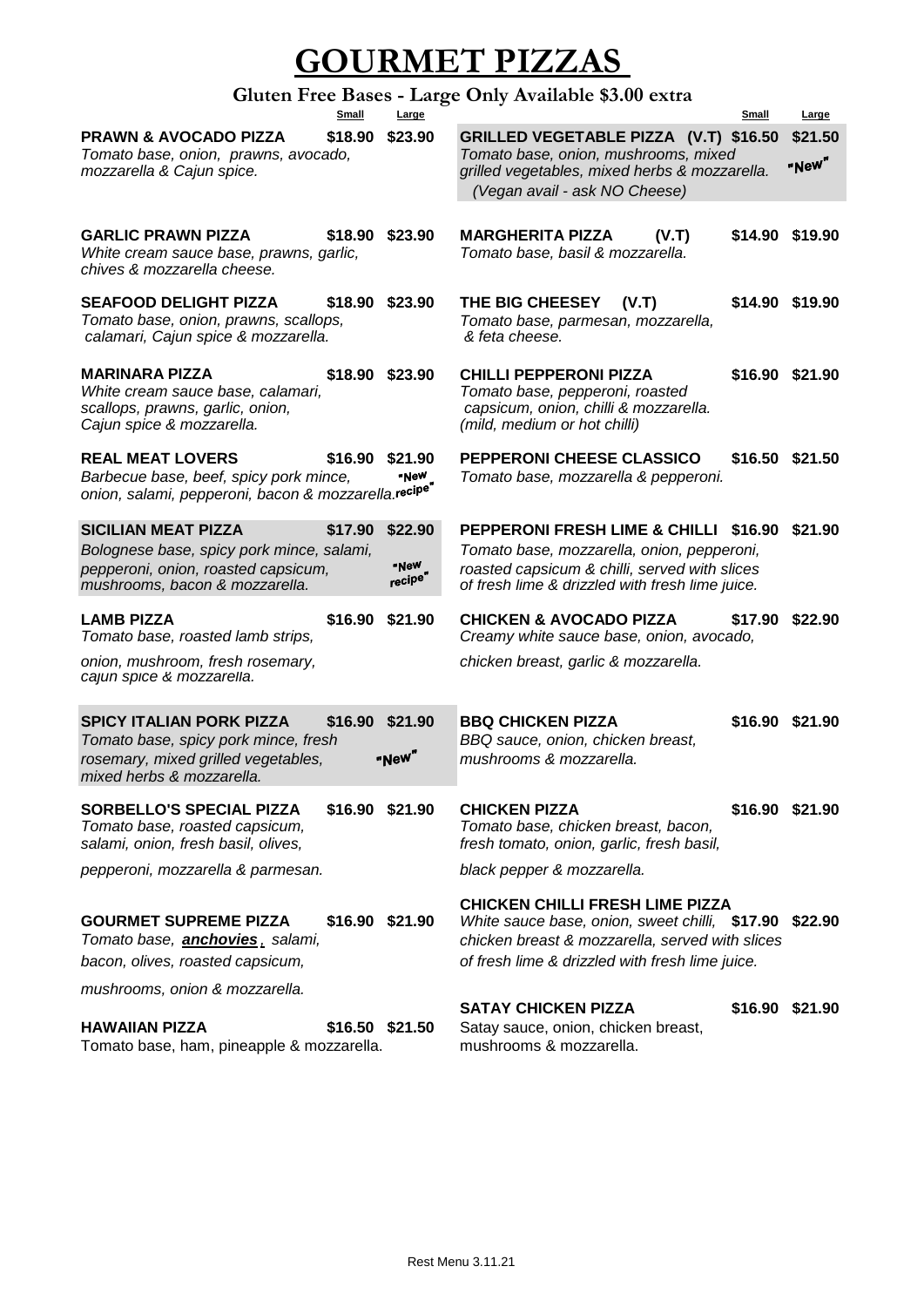# **ITALIAN PASTA**

| <b>PENNE SMOKED SALMON &amp; ASPARAGUS</b>                                                                                      | \$20.50 | \$26.50            | Available Gluten Free "Spiral" - (Spiral Shaped Pasta) - Small \$2 Large \$4 Extra<br><b>CANNELLONI SPINACH &amp; RICOTTA (VT) \$18.90</b> |                    | \$23.90      |
|---------------------------------------------------------------------------------------------------------------------------------|---------|--------------------|--------------------------------------------------------------------------------------------------------------------------------------------|--------------------|--------------|
| Atlantic smoked salmon, asparagus, onion, garlic,                                                                               |         |                    | Spinach & ricotta encased in tender pasta tubes, topped                                                                                    |                    |              |
| basil, white wine, finished with a rich creamy                                                                                  |         |                    | with creamy napoli sauce, mozzarella & baked until golden.                                                                                 |                    |              |
| sauce & topped with parmesan.                                                                                                   |         |                    |                                                                                                                                            |                    |              |
|                                                                                                                                 |         |                    | <b>SPAGHETTI VEGANO</b><br>(Vegan)                                                                                                         | \$17.90            | \$22.90      |
| <b>FETTUCCINE CALAMARI AL POMODORO</b>                                                                                          |         |                    | Olive oil, onion, garlic, chives, mixed vegetables, grilled eggplant,                                                                      |                    |              |
| Scored calamari sautéed with olive oil & garlic,<br>finished with a creamy mild chilli & napoli sauce,                          | \$17.90 | \$22.90<br>"New"   | roasted pumpkin & topped with toasted sesame seeds.                                                                                        |                    |              |
| topped with parmesan cheese.                                                                                                    |         |                    | <b>GNOCCHI FUNGHI e TARTUFO (VT)</b>                                                                                                       | \$20.50            | \$26.50      |
| <b>FETTUCCINE CRAB</b>                                                                                                          | \$20.50 | \$26.50            | A creamy sauce made with garlic, marinated mushrooms,<br>fresh rosemary and a drizzle of truffle oil, with parmesan cheese.                |                    | "New"        |
| Sand Crab sautéed in olive oil with onion, garlic & mild chilli.                                                                |         |                    |                                                                                                                                            |                    |              |
| Tossed with chives & lemon juice topped with parmesan.                                                                          |         |                    | <b>RAVIOLI PUMPKIN &amp; PINE NUTS (VT)</b><br>Pasta parcels filled with spinach & ricotta, tossed with                                    | \$20.90            | \$26.90      |
| <b>SPAGHETTI CHILLI PRAWNS</b>                                                                                                  | \$20.50 | \$26.50            | a rich creamy pumpkin sauce, topped with toasted                                                                                           |                    |              |
| Prawns sautéed with chilli & served in a fresh rich<br>napoli sauce with chives topped with parmesan.                           |         |                    | pine nuts & parmesan cheese.                                                                                                               |                    |              |
| <b>FETTUCCINE GARLIC PRAWNS</b>                                                                                                 | \$20.50 | \$26.50            | <b>RAVIOLI NAPOLI (VT)</b><br>Pasta parcels filled with spinach & ricotta cheese, chives,                                                  | \$20.90            | \$26.90      |
| Prawns pan fried in sherry, garlic with chives,                                                                                 |         |                    | topped with napoli sauce & finished with parmesan.                                                                                         |                    |              |
| finished in a cream sauce & topped with parmesan.                                                                               |         |                    | <b>SPAGHETTI CHICKEN CARBONARA</b>                                                                                                         | \$19.50            | \$24.50      |
| <b>SPAGHETTI &amp; GAMBERI PRAWNS</b>                                                                                           | \$20.50 | \$26.50            | Chicken breast sliced, bacon, onion, mushrooms, garlic all                                                                                 |                    |              |
| Prawns tossed in olive oil with onion, chives, garlic,                                                                          |         |                    | blended in a rich creamy sauce, finished with parmesan.                                                                                    |                    |              |
| mild chilli, lemon juice, finished with parmesan.                                                                               |         |                    |                                                                                                                                            |                    |              |
|                                                                                                                                 |         |                    | <b>FETTUCCINE CARBONARA</b>                                                                                                                | \$17.90            | \$22.90      |
| <b>SPAGHETTI MARINARA</b>                                                                                                       | \$20.50 | \$26.50            | Bacon, onion, mushrooms & garlic, blended in a                                                                                             |                    |              |
| Sautéed garlic, prawns, scallops, calamari, mussels, flambéed with<br>white wine. Finished with cream, napoli sauce & parmesan. |         |                    | rich creamy sauce, finished with parmesan.                                                                                                 |                    |              |
|                                                                                                                                 |         |                    | <b>GNOCCHI CHICKEN PESTO</b>                                                                                                               | \$20.50            | \$26.50      |
| <b>GNOCCHI SEAFOOD</b>                                                                                                          | \$20.50 | \$26.50            | Chicken breast sliced & fresh gnocchi tossed with a sauce                                                                                  |                    |              |
| Seafood sautéed with garlic, basil, sweet chilli & lemon                                                                        |         |                    | made from olive oil, pine nuts, basil, garlic, cream &                                                                                     | "House speciality" |              |
| in creamy sauce with fresh gnocchi & parmesan.                                                                                  |         |                    | cracked pepper topped with parmesan.                                                                                                       |                    |              |
| <b>FETTUCCINE SEAFOOD MISTO</b>                                                                                                 |         | <b>Lge ONLY</b>    | <b>PENNE POLLO AVOCADO</b>                                                                                                                 | \$19.50            | \$24.50      |
| Combination of grilled bugs, king prawns, scallops,                                                                             |         | \$45.00            | Chicken breast sliced, avocado, garlic, cream, topped with parmesan.                                                                       |                    |              |
| mussels & calamari all tossed with fettuccine, olive                                                                            |         | "House speciality" |                                                                                                                                            |                    |              |
| oil, garlic, chilli, dill, chive, lemon juice & white wine.                                                                     |         |                    | <b>PENNE BEEF &amp; SENAPE</b><br>Beef strips fried with garlic, basil, sweet chilli, onion, mustard,                                      | \$17.90            | \$22.90      |
| <b>PENNE RAGU &amp; MEATBALLS</b><br>A rich hearty meat sauce with peas, tossed with our                                        | \$17.90 | \$22.90            | & creamy sauce all tossed & topped with parmesan.                                                                                          |                    | "New Recipe" |
| gourmet meatballs & topped with parmesan.                                                                                       |         |                    | <b>SPAGHETTI DRAGONCELLO</b>                                                                                                               | \$17.90            | \$22.90      |
|                                                                                                                                 |         |                    | Spaghetti with napoli sauce, cream, fresh tarragon                                                                                         |                    |              |
| <b>PENNE CAPSICUM AGNELLO</b><br>(Lamb)                                                                                         | \$17.90 | \$23.50            | & meatballs topped with parmesan cheese.                                                                                                   |                    |              |
| Roasted lamb strips in a rich creamy sauce with                                                                                 |         | "New" New"         |                                                                                                                                            |                    |              |
| roasted capsicum, fresh rosemary topped with parmesan.                                                                          |         |                    | <b>PENNE CON SICILIAN SPICY PORK &amp; CREAM</b>                                                                                           |                    |              |
|                                                                                                                                 |         |                    | Spiced pork mince, pan fried with onion,                                                                                                   | \$17.90            | \$22.90      |
| <b>SPAGHETTI BOLOGNESE</b>                                                                                                      | \$17.90 |                    | \$22.90 garlic, chilli & fresh rosemary. Finished                                                                                          |                    | "New Recipe" |
| <b>BISTECCA LASAGNE (BEEF)</b>                                                                                                  | \$17.90 |                    | \$22.90 with creamy sauce & topped with parmesan.                                                                                          |                    |              |
|                                                                                                                                 |         |                    |                                                                                                                                            |                    |              |
|                                                                                                                                 |         |                    | <b>RISOTTO</b>                                                                                                                             |                    |              |

# **RISOTTO**

| <b>RISOTTO BEETROOT &amp; FETA (V.T)</b>                         | \$17.90 |                                                            | \$22.90 RISOTTO CHICKEN MARSALA                             | \$19.50 | \$24.50 |
|------------------------------------------------------------------|---------|------------------------------------------------------------|-------------------------------------------------------------|---------|---------|
| Arborio rice, creamy beetroot sauce, garlic, lemon juice,        |         | "NeW"                                                      | Arborio rice, chicken breast sliced with garlic, mushroom,  |         |         |
| & parmesan, topped with feta cheese & roasted almonds.           |         |                                                            | onion & cream flambéed with Marsala & topped with parmesan. |         |         |
| <b>IRISOTTO ALLA MARINARA</b>                                    | \$20.50 | \$26.50                                                    | <b>RISOTTO FUNGI CRAB</b>                                   | \$20.50 | \$26.50 |
| Arborio rice, onion, calamari, mussels, scallops, prawns,        |         | Arborio rice, Sand Crab, sautéed mushrooms, garlic & onion |                                                             |         |         |
| chives, mild chilli in a rich napoli cream sauce, with parmesan. |         |                                                            | in a cream sauce, topped with parmesan                      |         |         |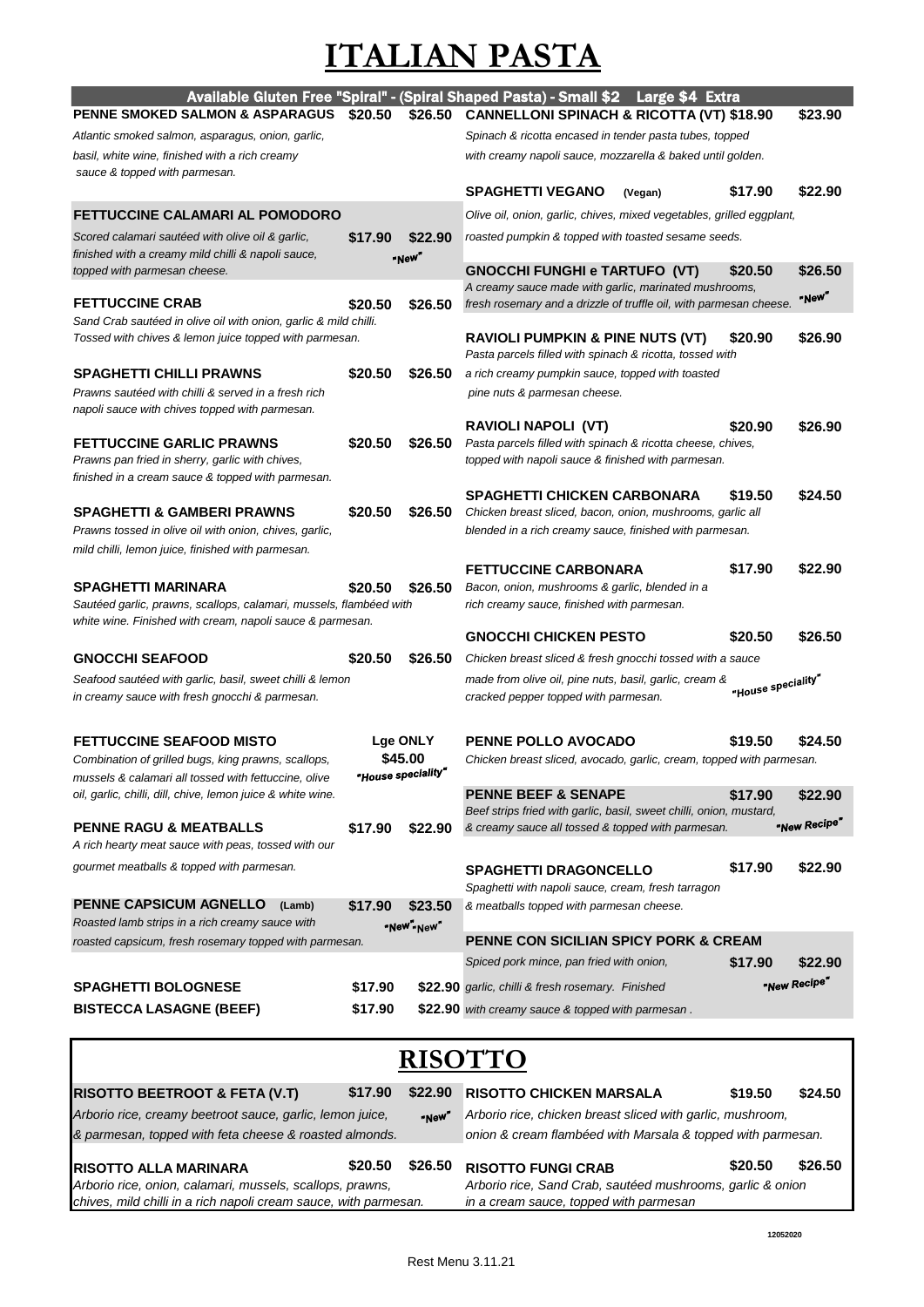# **SECONDI PIATTI (MAIN FARE)**

| <b>BISTECCA</b><br>(STEAK)<br>300g                                                                                                                             |         | Served with - Choice of VEGETABLES or<br><b>CHEF'S SPECIAL BALSAMIC SALAD (No changes to Salad)</b><br><b>PESCE DI MARE (SEAFOOD)</b>                                      |         |
|----------------------------------------------------------------------------------------------------------------------------------------------------------------|---------|----------------------------------------------------------------------------------------------------------------------------------------------------------------------------|---------|
| <b>STEAK PERNOD BUG &amp; PRAWNS</b><br>Prime grass & grain fed rib, char grilled, topped with prawns & bug                                                    | \$49.90 | <b>GARLIC PRAWNS</b> Served with herbed rice.<br>Green prawns pan fried in garlic, with shallots, cream & sherry.                                                          | \$28.90 |
| infused with a pernod, oven roasted capsicum & cream sauce                                                                                                     |         | Wine Suggestion:- Bt/Gl - Pitchfork Chardonnay (WA)                                                                                                                        |         |
| Wine Suggestion:- Bottle- Collector Reserve Shiraz (NSW)                                                                                                       |         |                                                                                                                                                                            |         |
| <b>STEAK CHILLI PRAWNS</b><br>Prime grass & grain fed rib, char grilled & topped with chilli prawns.<br>in fresh rich homemade napoli sauce. (HOT AS YOU LIKE) | \$38.90 | <b>PERNOD BUGS</b><br>Bugs cut into 4 halves, flambéed with Pernod & finished<br>with oven roasted capsicum, cream sauce & served<br>on a bed of fettuccini pasta OR rice. | \$39.90 |
| Wine Suggestion: Bt/Gl - Vasse Felix 'Filius' Cab Sauv (WA)                                                                                                    |         | Wine Suggestion:- Bottle - Vasse Felix Classic Dry White (WA)                                                                                                              |         |
| <b>STEAK GARLIC PRAWNS</b><br>Grass & grain rib, char grilled & topped with creamy garlic prawns.                                                              | \$38.90 | <b>FISH ROYALE</b><br>Fillet of fish, lightly seasoned, sealed & poached, then                                                                                             | \$31.90 |
| Wine Suggestion:- Bt/Gl - Yalumba The Cigar Cab/Sauv (SA)                                                                                                      |         | encrusted with a breadcrumb, herb & butter coating.                                                                                                                        |         |

| $\cdot$                                                                                                                                        |         |                                                                   |               |
|------------------------------------------------------------------------------------------------------------------------------------------------|---------|-------------------------------------------------------------------|---------------|
|                                                                                                                                                |         | Baked until golden & served with fresh dill, lemon & cream sauce. |               |
| <b>STEAK ALLA ROMANA</b>                                                                                                                       | \$38.90 | Wine Suggestion:- Bt/Gl - Freycinet Sauv Blanc (TAS)              |               |
| Prime grass & grain fed rib, char grilled & topped with an                                                                                     |         |                                                                   |               |
| avocado fan, prawns & a honey dijon mustard cream sauce.                                                                                       |         | <b>SEAFOOD MISTO</b>                                              | \$45.00       |
| Wine Suggestion:- Bt/Gl - Primo Estate Merlesco (Merlot) (SA)                                                                                  |         | Combination of sautéed bugs, king prawns, scallops,               |               |
|                                                                                                                                                |         | mussels & calamari all tossed with olive oil.                     |               |
| $\mathbf{A}$ $\mathbf{F}$ $\mathbf{F}$ $\mathbf{A}$ $\mathbf{F}$ $\mathbf{F}$ $\mathbf{F}$ $\mathbf{F}$ $\mathbf{F}$ $\mathbf{F}$ $\mathbf{F}$ | ……      |                                                                   | s eneciality" |

| <b>STEAK FUNGI</b>                                                 | \$38.90 | garlic, chilli, dill, chive, lemon juice & white wine.       | "House specier" |
|--------------------------------------------------------------------|---------|--------------------------------------------------------------|-----------------|
| Grass & grain rib, char grilled topped with chef's mushroom sauce. |         | Served with rustic bread.                                    |                 |
| Wine Suggestion:- Bt/Gl - Langmeil Prime Cut Shiraz (SA)           |         | Wine Suggest -Bt/Gl - Dalrymple 'The Cave Block' Chard (TAS) |                 |

## **POLLO (CHICKEN) AGNELLO (LAMB)**

| <b>CHICKEN SALTIMBOCCA</b><br>Chicken breast, pan-fried prosciutto (pork),<br>sage & pepper all drizzled with a white wine butter sauce.<br>Wine Suggestion: Bt - Dalrymple Est Pinot Noir (TAS)           | \$31.90 | <b>ROASTED AGNELLO</b><br>Roasted tender lamb served with our special oven dried tomato,<br>slivered almonds, mint, fresh rosemary & jus sauce.<br>Wine Sugg: Bt- Chiantari Nero D'Avola (Sicily) | "New"                                   | \$31.90                          |
|------------------------------------------------------------------------------------------------------------------------------------------------------------------------------------------------------------|---------|---------------------------------------------------------------------------------------------------------------------------------------------------------------------------------------------------|-----------------------------------------|----------------------------------|
| <b>POLLO ALLA ROMANA</b><br>Chicken breast, sliced & topped with fanned avocado<br>& a honey dijon mustard cream sauce.<br>Wine Suggestion:- Bt/Gl - Jim Barry Watervale Riesling (SA)                     | \$31.90 | <b>AGNELLO CON OSSO</b><br>Lamb shank braised in a rich napoli<br>& vegetable sauce until falling from the bone.<br>A hearty dish served with focaccia medallions.                                | <b>One</b><br>\$28.90<br>One<br>\$26.90 | Two<br>\$38.90<br>Two<br>\$35.90 |
| <b>POLLO PIZZAIOLA</b><br>Chicken breast, panfried, topped with a fresh rich<br>"New"<br>napoli sauce, fresh basil, oregano & mozzarella<br>Wine Sugg:- Bt/Gl - Forest Hill Highbury Fields Sav/Blanc (WA) | \$31.90 | Wine Suggestion: Bottle - Raffia Basket Chianti (Italy)<br>$(PORK)$ 300g<br><b>PORCO</b><br><b>PORCO GALLIANO BANANA</b>                                                                          |                                         | \$32.90                          |

**POLLO MARSALA \$31.90** *Tender lean pork cutlet, pan fried, topped with Chicken breast pan fried with garlic, mushrooms, flambéed with sweet marsala & finished with cream.* **Wine Suggestion:- Bt/Gl - Hill-Smith Estate Chardonnay (TAS) Wine Suggestion:- Bt/Gl - Corte Giara Pinot Grigio (Veneto Italy)**

| <b>PERNOD BUGS</b><br>Bugs cut into 4 halves, flambéed with Pernod & finished<br>with oven roasted capsicum, cream sauce & served<br>on a bed of fettuccini pasta OR rice.                                 | \$39.90 |
|------------------------------------------------------------------------------------------------------------------------------------------------------------------------------------------------------------|---------|
| Wine Suggestion:- Bottle - Vasse Felix Classic Dry White (WA)                                                                                                                                              |         |
| <b>FISH ROYALE</b><br>Fillet of fish, lightly seasoned, sealed & poached, then<br>encrusted with a breadcrumb, herb & butter coating.<br>Baked until golden & served with fresh dill, lemon & cream sauce. | \$31.90 |
| Wine Suggestion:- Bt/Gl - Freycinet Sauv Blanc (TAS)                                                                                                                                                       |         |
| <b>SEAFOOD MISTO</b><br>Combination of sautéed bugs, king prawns, scallops,<br>mussals & calamari all tossed with olive oil                                                                                | \$45.00 |

| Compination of sauteed bugs, king prawns, scallops,          |                   |
|--------------------------------------------------------------|-------------------|
| mussels & calamari all tossed with olive oil,                |                   |
| garlic, chilli, dill, chive, lemon juice & white wine.       | "House speciality |
| Served with rustic bread.                                    |                   |
| Wine Suggest -Bt/Gl - Dalrymple 'The Cave Block' Chard (TAS) |                   |

| <b>ROASTED AGNELLO</b><br>Roasted tender lamb served with our special oven dried tomato,<br>slivered almonds, mint, fresh rosemary & jus sauce.<br>Wine Sugg: Bt- Chiantari Nero D'Avola (Sicily) | \$31.90<br>"New"                                                            |
|---------------------------------------------------------------------------------------------------------------------------------------------------------------------------------------------------|-----------------------------------------------------------------------------|
| <b>AGNELLO CON OSSO</b><br>Lamb shank braised in a rich napoli<br>& vegetable sauce until falling from the bone.<br>A hearty dish served with focaccia medallions.                                | One<br>Two<br>\$28.90<br>\$38.90<br>Two<br><b>One</b><br>\$26.90<br>\$35.90 |
| Wine Suggestion: Bottle - Raffia Basket Chianti (Italy)                                                                                                                                           |                                                                             |

## **PORCO (PORK) 300g**

|                                       | <b>EXTRAS</b> |        |                         |        |
|---------------------------------------|---------------|--------|-------------------------|--------|
| <b>Side Vegetables</b><br>\$5.00      | Avocado       | \$2.00 | Prawn ea                | \$1.00 |
| Bowl of Chips Sm \$5.50<br>Lge \$9.90 | Bugs ea       | \$6.00 | <b>XL King Prawn ea</b> | \$4.00 |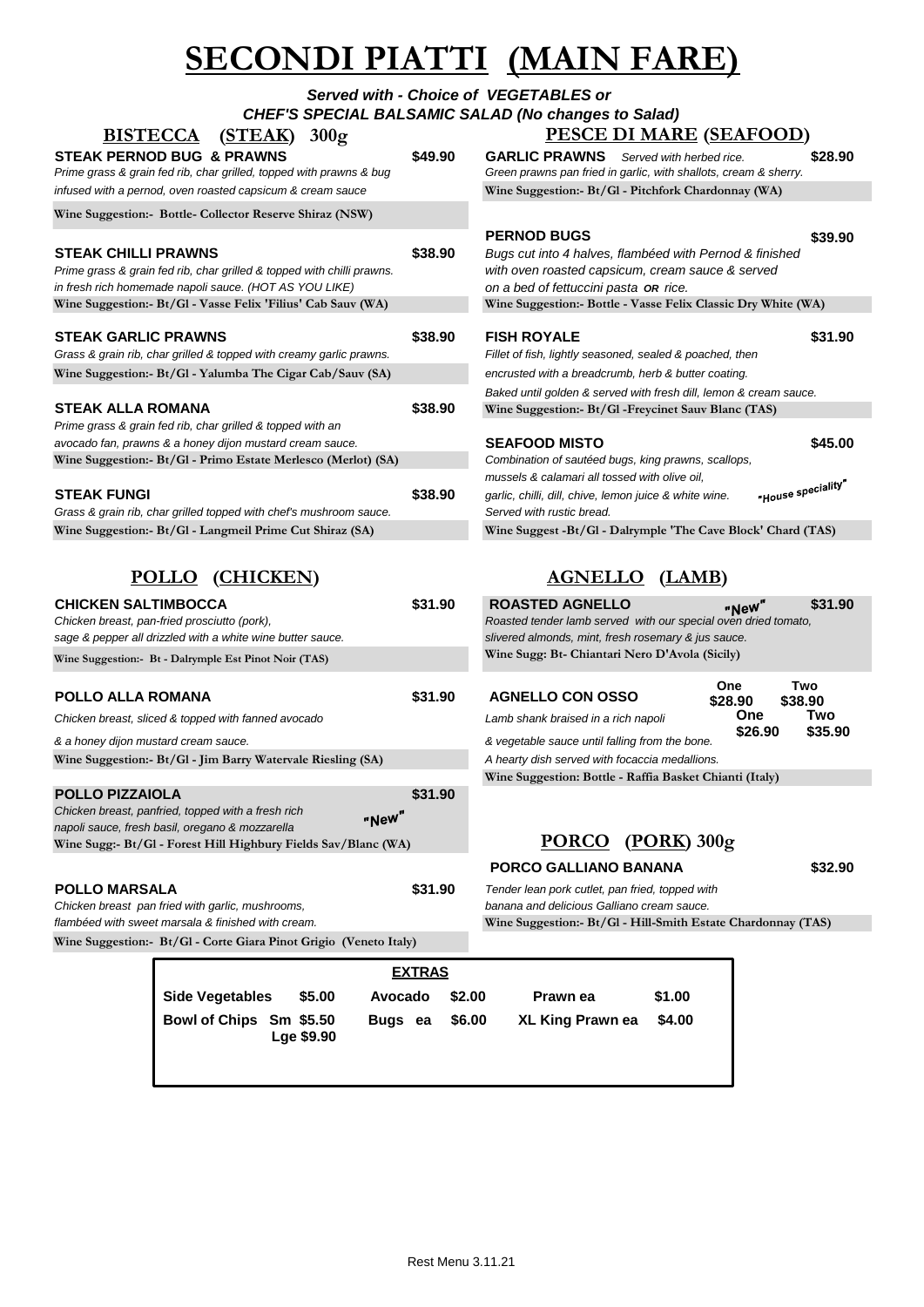# **DOLCI (DESSERTS)**

### *Sorbello's Homemade Gelato Ice-cream*

|                                                                                      |                            | z scoops or gelato (your crioice or havours),                                                            |                    |
|--------------------------------------------------------------------------------------|----------------------------|----------------------------------------------------------------------------------------------------------|--------------------|
| Single scoop                                                                         | \$3.50                     | savoiardi sponge finger, drizzled with Frangelico                                                        |                    |
| 2 Scoops                                                                             | \$6.50                     | liqueur, topped with roasted almonds & cream.                                                            |                    |
| Waffle cone - 1 Scoop                                                                | \$4.50                     | Non-Alcoholic option available                                                                           | "House speciality  |
| Waffle cone - 2 Scoop                                                                | \$7.50                     |                                                                                                          |                    |
|                                                                                      |                            |                                                                                                          |                    |
|                                                                                      |                            | <b>CHOCOLATE MOUSSE DELIGHT</b>                                                                          | \$7.50             |
| <b>Cookies &amp; Cream Gelato</b> - creamy favourite                                 |                            | Delicious creamy chocolate mousse.                                                                       | "House speciality" |
|                                                                                      |                            | LIGHT & FLUFFY                                                                                           |                    |
| <b>Nutella Gelato</b><br>Creamy chocolate gelato with nutella                        | (Gluten Free)              | <b>PISTACHIO PERFECTION</b>                                                                              | \$11.9             |
|                                                                                      |                            | 2 scoops pistachio nut gelato, sponge fingers                                                            |                    |
| <b>Vanilla Gelato</b> - creamy vanilla bean                                          | (Gluten Free)              | drizzled with coffee & Irish cream.                                                                      |                    |
|                                                                                      |                            | Served with a crispy traditional Italian                                                                 |                    |
| <b>Mint Choc Chip Gelato</b>                                                         | (Gluten Free)              | sweet puffed pastry sfoglia biscotti.                                                                    | "House speciality" |
| Creamy mint gelato with choc chips                                                   |                            | <b>ITALIAN INDULGENCE</b>                                                                                |                    |
|                                                                                      |                            |                                                                                                          |                    |
| Rum & Raisin Gelato - creamy delight                                                 | (Gluten Free)              | <b>APPLE &amp; CINNAMON PIE</b>                                                                          | \$9.90             |
|                                                                                      |                            | With custard \$1.00 extra                                                                                |                    |
| Honeycomb Gelato                                                                     | (Gluten Free)              | Apples stewed until they are tender,                                                                     | "House speciality" |
| Pieces of chocolate honeycomb with creamy gelato.                                    |                            | flavoured with cinnamon & a little sugar.                                                                |                    |
|                                                                                      |                            | This timeless classic is served <b>hot or cold</b> .                                                     |                    |
| <b>Chocolate Gelato</b> - creamy chocolate                                           | (Gluten Free)              | <b>CLASSIC &amp; TIMELESS FAVOURITE</b>                                                                  |                    |
| Espresso Coffee Gelato - creamy                                                      |                            |                                                                                                          | \$9.90             |
|                                                                                      | (Gluten Free)              | <b>STICKY DATE</b>                                                                                       |                    |
|                                                                                      |                            | The syrupy sweetness of dates gives this cake                                                            |                    |
| <b>Mango Sorbet</b>                                                                  | (Dairy free & Gluten Free) | a wonderful, moist texture & a divine flavour.<br>Served warm with custard & caramel butterscotch sauce. |                    |
| Tropical fresh mango ice based sorbet.                                               |                            |                                                                                                          |                    |
| Lemon Sorbet                                                                         | (Dairy free & Gluten Free) | <b>TOBLERONE CHEESECAKE</b>                                                                              | \$9.90             |
| Refreshing lemon ice based sorbet.                                                   |                            | A rich chocolate filling with hazelnuts,                                                                 |                    |
|                                                                                      |                            |                                                                                                          |                    |
| elato רושיט מורא                                                                     | \$4.50 per scoop           | chocolate pieces & hazelnut syrup folded                                                                 |                    |
| <i><b>Deliviuus &amp; vicality With pistavillo Huts</b></i>                          | (Giuten Free)              | through sweet cream cheese filling.<br>STRIKING CHOCOLATE CREATION!!                                     |                    |
|                                                                                      |                            |                                                                                                          |                    |
|                                                                                      |                            |                                                                                                          |                    |
| <b>CELESTIAL CHOCOLATE CAKE</b>                                                      | \$10.50                    | <b>SORBELLO'S CHOCOLATE MUDCAKE</b>                                                                      | \$9.90             |
| Gluten Free . A moist chocolate cake with                                            |                            | Sorbellos' own rich chocolate mudcake                                                                    | "House speciality  |
| a layer of dark chocolate ganache.                                                   |                            | covered with creamy chocolate ganache.                                                                   |                    |
| <b>HEAVENLY CHOCOLATE</b>                                                            |                            | Served slightly warmed.                                                                                  |                    |
|                                                                                      |                            | <b>CHOCOLATE BLISS!!</b>                                                                                 |                    |
| <b>CHEFS DESSERT OF THE WEEK</b><br>Ask your wait staff about this week's sensation. | \$9.90                     |                                                                                                          | \$9.90             |
|                                                                                      |                            | TIRAMISU                                                                                                 |                    |
| A SURPRISE, TO DELIGHT                                                               |                            | Our homemade combination of coffee,                                                                      | "House speciality" |

### **LEMON CANNOLI \$9.90** *cheese. Topped with chocolate shavings.*<br> **2** *x* Sweet Italian pastry tubes filled with **the speciality AN EXQUISITE ITALIAN DREAM**<br> **IPMON DASTRY STAND of the second district of the speciality** *2 x Sweet Italian pastry tubes filled with* **AN EXQUISITE ITALIAN DREAM** *lemon pastry crema, dusted with icing sugar & finished with roasted almonds.* **PECAN PIE & CREAM \$9.90**

# **BISCOTTI ALMOND BREAD 10 for \$3.50 CLASSIC & TRADITIONAL PIE**

*Sorbellos delicious homemade* **Pack of 30 for \$9.90**

### **SAVOIARDI LIQUEUR SUNDAE \$11.90**

*2 scoops of gelato (your choice of flavours),*

#### *Rum & Raisin Gelato - creamy delight (Gluten Free)* **APPLE & CINNAMON PIE \$9.90 With custard \$1.00 extra**

### *Lemon Sorbet (Dairy free & Gluten Free)* **TOBLERONE CHEESECAKE \$9.90**

"House speciality"

**Our homemade combination of coffee,** *liqueurs, savoiardi biscuits & mascarpone* 

"House speciality" **LIGHT DELIGHT** *Sweet pastry tart shell with a pecan & butterscotch filling. Served warm with fresh cream.*

### *Italian Almond Bread Biscotti* **CITRUS TART & CREAM \$9.90**

*Sweet pastry shell filled with tangy lemon filling.*

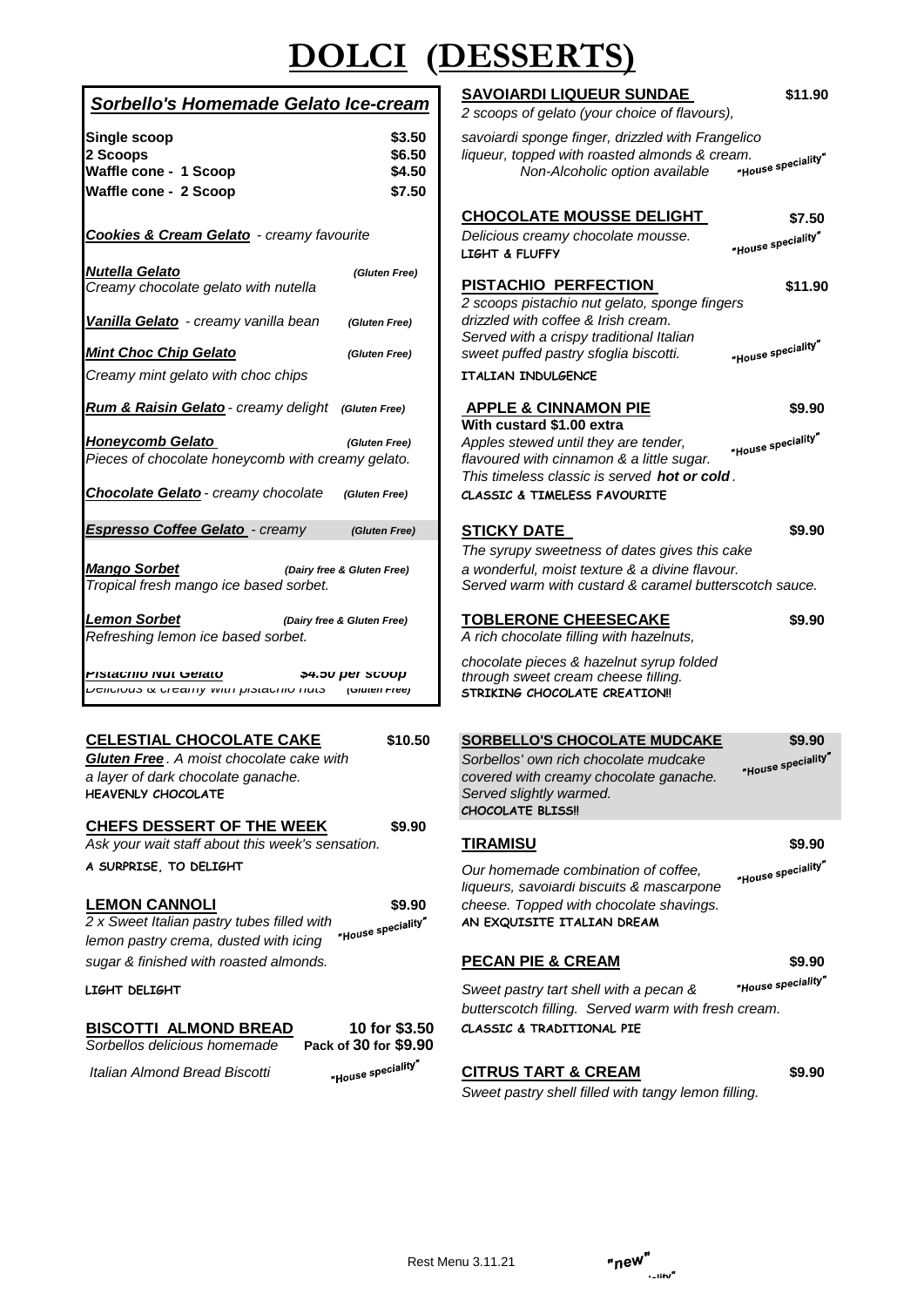### **COFFEES**

|                        | Mugs \$1.00 extra Zymill / Almond Milk \$1.00 ext |
|------------------------|---------------------------------------------------|
| <b>SHORT BLACK</b>     | \$4.00                                            |
| <b>LONG BLACK</b>      | \$4.00                                            |
| <b>FLAT WHITE</b>      | \$4.00                                            |
| <b>CAPPUCCINO</b>      | \$4.00                                            |
| <b>MOCHA</b>           | \$4.00                                            |
| <b>HOT CHOCOLATE</b>   | \$4.50                                            |
| <b>SHORT MACCHIATO</b> | \$4.00                                            |
| <b>LONG MACCHIATO</b>  | \$4.00                                            |
| <b>PICCOLO LATTE</b>   | \$4.00                                            |
| <b>CAFFÉ LATTE</b>     | \$4.50                                            |
|                        |                                                   |

 **Espresso coffee & hot frothy milk served in a glass mug.**

#### -new<sup>-</sup>

| <b>ICED CAFFÉ LATTE - Chilled</b><br>Espresso coffee shot, poured over iced milk.                                           | \$5.00 |
|-----------------------------------------------------------------------------------------------------------------------------|--------|
| <b>CHAI TEA LATTE</b><br>Monin Chai Tea flavour with steamed frothy milk.                                                   | \$5.00 |
| <b>VIENNA COFFEE</b><br>Half black coffee adding whipped cream                                                              | \$5.00 |
| with a sprinkle of chocolate in a glass mug.                                                                                |        |
| <b>AFFOGATO</b>                                                                                                             | \$7.50 |
| Delicious vanilla gelato & double shot of espresso<br><b>LIQUEUR AFFOGATO</b><br>Affogato + Shot of liqueur of your choice. | POA    |
| <b>VANILLA FUDGE LATTE</b><br>Monin Vanilla, Monin Swiss Choc, Monin hazelnut,<br>espresso coffee & steamed frothy milk.    | \$5.00 |
| <b>BANANA CARAMEL LATTE</b><br>Monin Yellow Banana, Monin Caramel,<br>espresso shot with steamed frothy milk.               | \$5.00 |

# $\underline{\text{HOT TEAS}}$  **COLD DRINKS COLD POSES**

|                                            | $\mathbf{u}$<br><u>.</u>                          |                                                 | $rac{u}{u}$       |
|--------------------------------------------|---------------------------------------------------|-------------------------------------------------|-------------------|
| TEA                                        | \$4.50<br>\$3.50                                  | / Cola Zero Sugar<br>Cola<br>Gingerale          | \$4.00            |
| GREEN TEA                                  |                                                   | Lemonade / Raspberry / Lemon Squash             | \$4.00            |
| <b>ENGLISH BREAKFAST</b>                   |                                                   | Soda, Lime & Bitters                            | \$4.00            |
| PEPPERMINT Herbal infusion (caffeine free) |                                                   | Lemon Lime Bitters / Soda with Fresh Lime Cubes | \$4.50            |
|                                            |                                                   |                                                 | <b>Can/Bottle</b> |
| <b>COFFEES</b>                             |                                                   | Can Coke Zero<br>Can of Coke<br>$\frac{1}{2}$   | \$4.50            |
|                                            | Mugs \$1.00 extra Zymill / Almond Milk \$1.00 ext | <b>Bottle of Tonic Water</b>                    | \$4.50            |
| SHORT BLACK                                | \$4.00                                            |                                                 |                   |
| <b>LONG BLACK</b>                          | \$4.00                                            |                                                 |                   |
| <b>FLAT WHITE</b>                          | \$4.00                                            | Bottle of Bundaberg Sarsparilla                 | \$5.00            |
| <b>CAPPUCCINO</b>                          | \$4.00                                            | Bottle of Bundaberg Gingerbeer                  | \$5.00            |
| <b>MOCHA</b>                               | \$4.00                                            | Bottle San Pellegrino Sparkling Water 500ml     | \$5.50            |
| <b>HOT CHOCOLATE</b>                       | \$4.50                                            | Bottle Antipodes Sparkling Water 1 Litre (N.Z)  | \$11.00           |
| <b>SHORT MACCHIATO</b>                     | \$4.00                                            |                                                 |                   |
| <b>LONG MACCHIATO</b>                      | \$4.00                                            | <b>MILKSHAKES</b>                               |                   |
| <b>PICCOLO LATTE</b>                       | \$4.00                                            | Coffee<br>Chocolate.<br>Caramel                 | \$5.50            |
|                                            |                                                   |                                                 |                   |

| <b>PICCOLO LATTE</b> | \$4.00 | Caramel | Coffee | / Chocolate.  | \$5.50 |
|----------------------|--------|---------|--------|---------------|--------|
| CAFFÉ LATTE          | \$4.50 | Vanilla | Banana | / Strawberry. | \$5.50 |

### **SMOOTHIES** Blended with Milk.

Banana Peanutbutter / Dark Choc Peanutbutter **\$8.00** Dark Choc Banana / Banana Strawberry / Mango Mint

|                                                  |        | <b>JUICES</b>                                | <b>Glass</b> |                |
|--------------------------------------------------|--------|----------------------------------------------|--------------|----------------|
| ICED CAFFÉ LATTE - Chilled                       | \$5.00 | Pineapple / Orange / Apple                   | \$4.50       |                |
| Espresso coffee shot, poured over iced milk.     |        |                                              |              | 1 Ltr Bott     |
|                                                  |        | "new"<br><b>SORBELLOS FRESH MADE JUICES</b>  | Glass        | serves 4       |
| <b>CHAI TEA LATTE</b>                            | \$5.00 | Sorbellos Fresh Cranberry Juice              | \$5.00       | n/a            |
| Monin Chai Tea flavour with steamed frothy milk. |        | Sorcran Mint - Cranberry & Lime Juice + Mint | \$5.00       | n/a            |
|                                                  |        | Sorcran - Fresh Cranberry & Lime Juice       | \$5.00       | \$12.00        |
| <b>VIENNA COFFEE</b>                             | \$5.00 | Sorlime - Fresh Lime Juice, sugar & Soda     |              | \$5.00 \$12.00 |
| Half black coffee adding whipped cream           |        | Sortea - Fresh Lime Juice, sugar & Tea       | n/a          | \$12.00        |

## **LIQUEUR COFFEE**

| <b>AFFOGATO</b>                                    | \$7.50     |                                                              | A long black with your favourite liqueur - with or without cream. |            |  |
|----------------------------------------------------|------------|--------------------------------------------------------------|-------------------------------------------------------------------|------------|--|
| Delicious vanilla gelato & double shot of espresso |            | <b>ITALIAN1</b>                                              | Sambuca                                                           | \$12.50    |  |
|                                                    |            | <b>ITALIAN 2</b>                                             | Amoretto                                                          | \$12.50    |  |
| <b>LIQUEUR AFFOGATO</b>                            | <b>POA</b> | <b>IRISH</b>                                                 | <b>Tullamore Dew</b>                                              | \$12.50    |  |
| Affogato + Shot of liqueur of your choice.         |            | <b>BAILEYS</b>                                               | <b>Baileys Irish Cream</b>                                        | \$12.50    |  |
|                                                    |            | <b>ROMAN</b>                                                 | Galliano                                                          | \$12.50    |  |
| <b>VANILLA FUDGE LATTE</b>                         | \$5.00     | <b>CANALE ITALY</b>                                          | Frangelico                                                        | \$12.50    |  |
| Monin Vanilla, Monin Swiss Choc, Monin hazelnut,   |            | <b>MEXICAN</b>                                               | Kahlua                                                            | \$12.50    |  |
| espresso coffee & steamed frothy milk.             |            | <b>GERMAN</b>                                                | <b>Butterscotch Schnapps</b>                                      | \$12.50    |  |
|                                                    |            | <b>JAMAICAN</b>                                              | Tia Maria                                                         | \$12.50    |  |
| <b>BANANA CARAMEL LATTE</b>                        | \$5.00     | LIQUEUR AFFOGATO                                             |                                                                   | <b>POA</b> |  |
| Monin Yellow Banana, Monin Caramel,                |            | Delicious vanilla gelato with a double shot of black coffee, |                                                                   |            |  |
| espresso shot with steamed frothy milk.            |            |                                                              | and a shot of <b>liqueur of your choice</b> .                     |            |  |

### **PORT/MUSCAT/TAWNY/DESSERT WINE Available by Glass or Bottle**

|                              | Glass 50ml                             | Glass 50ml |
|------------------------------|----------------------------------------|------------|
| Sorbello's Port              | <b>FSW Botryis</b> Dessert Wine        |            |
| McWilliams Hanwood Port 10YR | Tasmania Botryis Reisling Dessert Wine |            |
| Brown Brothers Very Old Port | Yalumba Museum Antique Tawny           |            |
| <b>Galway Pipe Port</b>      | Yalumba Museum Old Muscat              |            |
| <b>Grandfather's Port</b>    | Lemoncello (Italy)                     |            |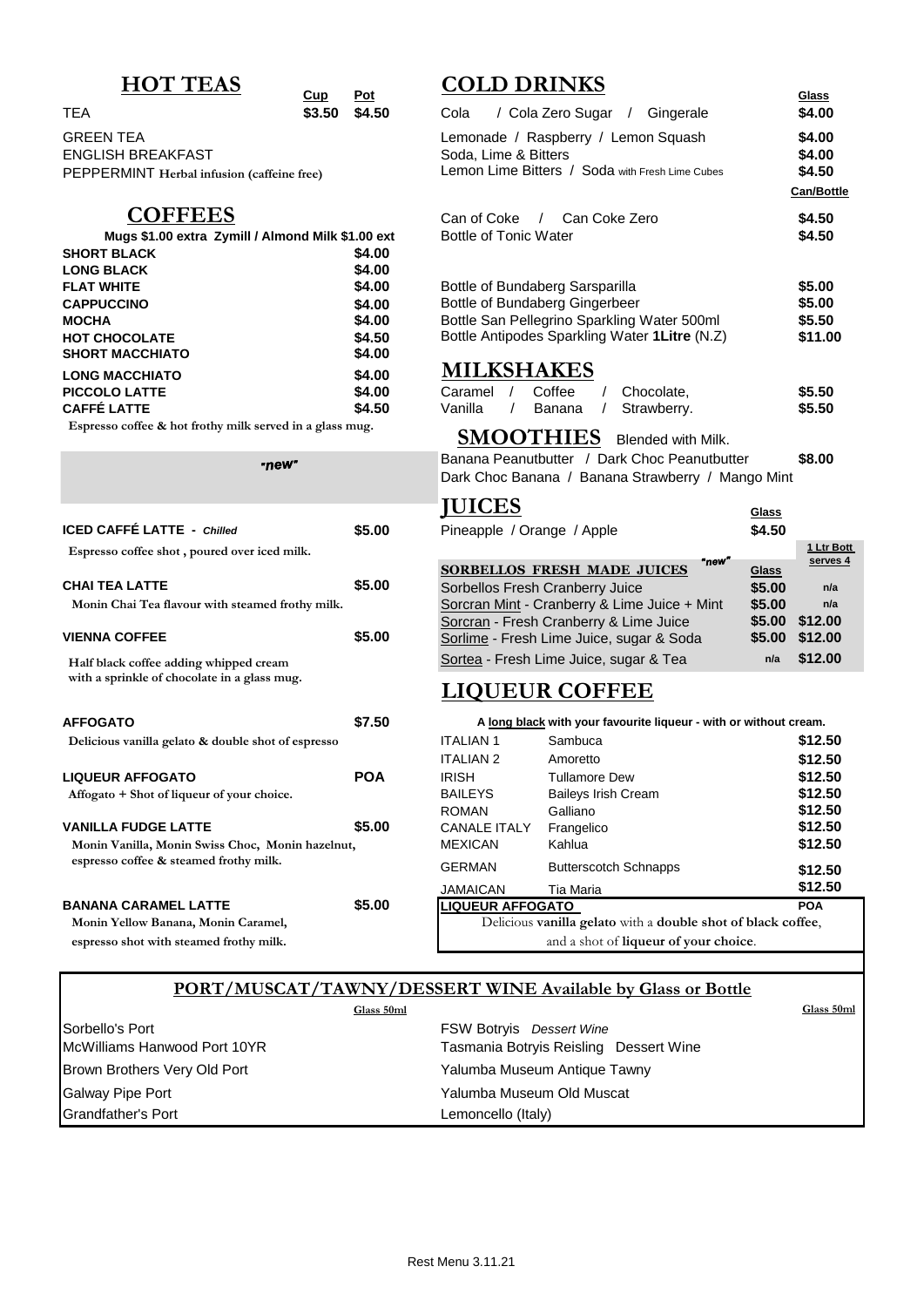### **BEERS, CIDERS, LIQUEURS & SPIRITS**

| <b>LITE BEERS Australian</b>           |         | <b>SCOTCH</b>                        |                                            |                |  |
|----------------------------------------|---------|--------------------------------------|--------------------------------------------|----------------|--|
| Cascade Lite 2.9%                      | (TAS)   | <b>Johnnie Walker</b>                |                                            | <b>Bacardi</b> |  |
| Coopers Birell Ultra Lite .5% "new"    | (S.A)   | Black / Blue / Red / Green           |                                            | $151*/B$       |  |
| Hahn Prem Lite 2.7%                    | (NSW)   | Platinum / Gold                      |                                            | <b>Bundab</b>  |  |
| James Boag Lite 2.9%                   | (TAS)   | Ardbeg                               | "new"                                      | Bla            |  |
|                                        |         | Bailie Nicol Jarvie Scotch (Blend)   |                                            | <b>Bundab</b>  |  |
| <b>MIDSTRENGTH BEERS</b>               |         | <b>Black Douglas</b>                 | "new"                                      | Angostu        |  |
| Great Northern Super Crisp Lager 3.5%  |         | Bladnock 10v                         |                                            | Appletor       |  |
| Hahn 3.5% Super Dry                    | (NSW)   | Canadian Club Classic Blend 8y / 12y |                                            | Cachaca        |  |
| XXXX Gold 3.5%                         | (QLD)   | Canadian Club Classic Blend 20y      |                                            | Captain        |  |
| Peroni Leggera 3.5%                    | (Italy) | Chivas Regal 12y /18y                |                                            | Captain        |  |
|                                        |         | Chivas Regal 25y                     | "new"                                      | Diploma        |  |
|                                        |         | <b>Crown Royal Reserve</b>           |                                            | Havana         |  |
| <b>PREMIUM BEERS Australian</b>        |         | Dalmore 12y Single Malt              |                                            | Kraken         |  |
| Atomic Pale Ale                        | (WA)    | Dalwhinnie 15y Single Malt           |                                            | Matusal        |  |
| Boags Premium                          | (TAS)   | Dimple 12y                           |                                            | Mount G        |  |
| Carlton Draught                        | (VIC)   | Double Barrel Single Malt            |                                            | Mount G        |  |
| Coopers Dark Ale                       | (S.A)   | Fuji Sanroko Signature Blend         |                                            | Old J Sp       |  |
| Coopers Pale Ale                       | (S.A)   | Glen Moray 12y Single Malt           |                                            | Ron Zao        |  |
| <b>Coopers Sparkling Ale</b>           | (S.A)   | Glenburgie 15y Single Malt           | "new"                                      |                |  |
| Crown Lager                            | (VIC)   | Glenfarclas 175y Anniversary         |                                            | <u>B</u>       |  |
| Fat Yak Pale Ale                       | (VIC)   | Glenfiddich Pure Malt 12y            |                                            | Janneau        |  |
| <b>Furphy Ale</b>                      | (VIC)   | Glenfiddich Pure Malt 21y            | "new"                                      | St Agne        |  |
| <b>Great Northern</b>                  | (QLD)   | Glengoyne 15y Single Malt            | "new"                                      | Sijivica (     |  |
| Hahn Premium Super Dry                 | (NSW)   | Glenmorangie (Malt)                  |                                            | Hennes:        |  |
| James Squire One Fifty Lashes Pale Ale |         |                                      | Glenrothes Select Res Speyside Single Malt |                |  |
| Little Creatures Pale Ale              | (WA)    | Glenwood (Malt)                      |                                            |                |  |
| Pure Blonde                            | (VIC)   | Hart Brothers 18y Single Malt        |                                            | Amarett        |  |
| Stone&Wood Pacific Ale                 | (NSW)   | Iwal (Japan) Blended Whisky          | "new"                                      | Amaro S        |  |
| <b>Tooheys Old</b>                     | (NSW)   | Jameson 1780 12y Irish Whisky        |                                            | Aperol         |  |

#### Asahi Super Dry (Japan) **BEERS International**

| <b>Budweiser</b>     | (USA)    |
|----------------------|----------|
| Corona               | (Mexico  |
| Guinness Draught     | (Ireland |
| Heineken             | (Holland |
| Miller Chill         | (USA)    |
| Mythos               | (Greece  |
| Old Speckled Hen Ale | (UK)     |
| Peroni Leggera 3.5%  | (Italy)  |
| Peroni Red           | (Italy)  |
| Stella Artois        | (Belgium |
|                      |          |

#### **CIDERS**

Bombay Sapphire Gin Vodka 42 Below Haymans Dry Gin Vodka Absolut Hendricks Gin Vodka Absolut Vodka Absolut Vodka Absolut Vodka Absolut Vodka Ane No3 London Dry Gin Vodka Luksusowa Roku Japanese Gin **"new"** Vodka Skyy Sipsmith Vodka Smirnoff Black Tia Maria Tiger Gin Vodka Stolichnaya Yeni Rakl Turkish Aniseed Rest Menu 3.11.21

### **SCOTCH RUM**

| Cascade Lite 2.9%                             | (TAS)     | <b>Johnnie Walker</b>                          |                | <b>Bacardi</b>                                     |       |
|-----------------------------------------------|-----------|------------------------------------------------|----------------|----------------------------------------------------|-------|
| Coopers Birell Ultra Lite .5% "new"           | (S.A)     | Black / Blue / Red / Green                     |                | 151*/Black/Gold/Oakenheart                         |       |
| Hahn Prem Lite 2.7%<br>(NSW)                  |           | Platinum / Gold                                |                | <b>Bundaberg Rum</b>                               |       |
| James Boag Lite 2.9%                          | (TAS)     | Ardbeg                                         | "new"          | Black / Red / Port Barrel                          |       |
|                                               |           | Bailie Nicol Jarvie Scotch (Blend)             |                | Bundaberg Royal Liqueur                            |       |
| <b>MIDSTRENGTH BEERS</b>                      |           | <b>Black Douglas</b>                           | "new"          | Angostura Caribbean 5y                             |       |
| Great Northern Super Crisp Lager 3.5%         |           | Bladnock 10y                                   |                | Appleton Reserve Jamaica Rum                       |       |
| Hahn 3.5% Super Dry                           | (NSW)     | Canadian Club Classic Blend 8y / 12y           |                | Cachaca 51 Brazil                                  |       |
| XXXX Gold 3.5%                                | (QLD)     | Canadian Club Classic Blend 20y                |                | Captain Morgan Black Spiced                        | "new  |
| Peroni Leggera 3.5%                           | (Italy)   | Chivas Regal 12y /18y                          |                | Captain Morgan Gold                                |       |
|                                               |           | Chivas Regal 25y                               | "new"          | Diplomatico Reserva Exclusiva                      | "nev  |
| <b>PREMIUM BEERS Australian</b>               |           | Crown Royal Reserve<br>Dalmore 12y Single Malt |                | Havana Club 3y Havana Club 7y<br>Kraken Spiced Rum | "new  |
| Atomic Pale Ale                               | (WA)      | Dalwhinnie 15y Single Malt                     |                | Matusalem Rum                                      |       |
| <b>Boags Premium</b>                          | (TAS)     | Dimple 12y                                     |                | Mount Gay 1703 Black Barrel                        | "new  |
| Carlton Draught                               | (VIC)     | Double Barrel Single Malt                      |                | Mount Gay XO Reserve                               |       |
| Coopers Dark Ale                              | (S.A)     | Fuji Sanroko Signature Blend                   |                | Old J Spices Rum                                   |       |
| Coopers Pale Ale                              | (S.A)     | Glen Moray 12y Single Malt                     |                | Ron Zacapa Rum Reserve                             |       |
| Coopers Sparkling Ale                         | (S.A)     | Glenburgie 15y Single Malt                     | "new"          |                                                    |       |
| Crown Lager                                   | (VIC)     | Glenfarclas 175y Anniversary                   |                | <b>BRANDY/COGNAC</b>                               |       |
| Fat Yak Pale Ale                              | (VIC)     | Glenfiddich Pure Malt 12y                      |                | Janneau Armagnac Cognac                            |       |
| <b>Furphy Ale</b>                             | (VIC)     | Glenfiddich Pure Malt 21y                      | "new"          | St Agnes Brandy                                    |       |
| Great Northern                                | (QLD)     | Glengoyne 15y Single Malt                      | "new"          | Sijivica Old Plum Brandy                           |       |
| Hahn Premium Super Dry                        | (NSW)     | Glenmorangie (Malt)                            |                | Hennessy VSOP                                      | "new" |
| James Squire One Fifty Lashes Pale Ale        |           | Glenrothes Select Res Speyside Single Malt     |                |                                                    |       |
| Little Creatures Pale Ale                     | (WA)      | Glenwood (Malt)                                |                | <b>LIQUEURS</b>                                    |       |
| Pure Blonde                                   | (VIC)     | Hart Brothers 18y Single Malt                  |                | Amaretto Disaronno                                 |       |
| Stone&Wood Pacific Ale                        | (NSW)     | Iwal (Japan) Blended Whisky                    | "new"          | Amaro Siciliano                                    | "new" |
| Tooheys Old<br>Victoria Bitter                | (NSW)     | Jameson 1780 12y Irish Whisky                  |                | Aperol                                             | "new" |
|                                               | (VIC)     | Lagavolin 16y Single Malt                      |                | <b>Baileys Irish Cream</b>                         |       |
|                                               |           | Laphroaig 15y                                  | "new"          | <b>Butterscotch Schnapps</b>                       |       |
| <b>BEERS</b> International<br>Asahi Super Dry |           | Lark (Tasmania)<br>Nikka Whisky (Japan)        |                | Campari<br>Chambord Liqueur                        |       |
|                                               | (Japan)   |                                                |                |                                                    | "new" |
| Budweiser                                     | (USA)     | Talisker Storm (Japan)                         | "new"<br>"new" | Chartreuse Green / Yellow                          |       |
| Corona                                        | (Mexico)  | Tenjaku Whisky (Japan)                         |                | Cinzanno Bianco / Rosso                            |       |
| Guinness Draught                              | (Ireland) | <b>Tullamore Dew</b>                           |                | Cinzanno Extra Dry Vermouth                        |       |
| Heineken                                      | (Holland) |                                                |                | Cointreau                                          |       |
| Miller Chill                                  | (USA)     | <b>BOURBON</b>                                 |                | <b>Continental Pear Liqueur</b>                    |       |
| Mythos                                        | (Greece)  | <b>Jack Daniels</b>                            |                | Dom Benedictine                                    |       |
| Old Speckled Hen Ale<br>Peroni Leggera 3.5%   | (UK)      | Gentleman Jack / Single Barrel                 |                | Drambuie                                           |       |
|                                               | (Italy)   | Jim Beam                                       |                | Frangelico                                         |       |
| Peroni Red                                    | (Italy)   | Black / Rye / Bonded / Choice / Small Batch    |                | Galliano<br>Black / White / Yellow                 |       |
| Stella Artois                                 | (Belgium) | Jim Beam Distillers Series 1                   |                | <b>Grand Marnier</b>                               |       |
|                                               |           | <b>Wild Turkey</b>                             |                | Grappa                                             |       |
|                                               |           | Honey Liqueur / Rare Breed                     |                | Kahlua                                             |       |
| <b>CIDERS</b>                                 |           | <b>Baker Bourbon</b>                           |                | Licor 43                                           |       |
| <b>Kopparberg Apple</b>                       |           | <b>Basil Haydens</b>                           |                | Limoncello                                         |       |
| <b>Kopparberg</b> Pear                        |           | Booker's                                       | "new"          | Malibu                                             |       |
| Kopparberg Strawberry & Lime                  |           | Elijah Craig                                   |                | Midori Melon Liqueur                               |       |
| <b>Strongbow - Sweet</b>                      |           | Knob Creek Small Batch                         | "new"          | Ouzo                                               |       |

#### BRANDY/COGNAC

| Janneau Armagnac Cognac  |       |
|--------------------------|-------|
| St Agnes Brandy          |       |
| Sijivica Old Plum Brandy |       |
| <b>Hennessy VSOP</b>     | "new" |
|                          |       |

## Amaretto Disaronno

| Stone&Wood Pacific Ale       | (NSW)     | Iwal (Japan) Blended Whisky                 | "new"          | Amaro Siciliano                    | "new" |
|------------------------------|-----------|---------------------------------------------|----------------|------------------------------------|-------|
| <b>Tooheys Old</b>           | (NSW)     | Jameson 1780 12y Irish Whisky               |                | Aperol                             | "new" |
| Victoria Bitter              | (VIC)     | Lagavolin 16y Single Malt                   |                | <b>Baileys Irish Cream</b>         |       |
|                              |           | Laphroaig 15y                               | "new"          | <b>Butterscotch Schnapps</b>       |       |
| <b>BEERS International</b>   |           | Lark (Tasmania)                             |                | Campari                            |       |
| Asahi Super Dry              | (Japan)   | Nikka Whisky (Japan)                        |                | <b>Chambord Liqueur</b>            | "new" |
| Budweiser                    | (USA)     | Talisker Storm (Japan)                      | "new"<br>"new" | Chartreuse Green / Yellow          |       |
| Corona                       | (Mexico)  | Tenjaku Whisky (Japan)                      |                | Cinzanno Bianco / Rosso            |       |
| Guinness Draught             | (Ireland) | <b>Tullamore Dew</b>                        |                | Cinzanno Extra Dry Vermouth        |       |
| Heineken                     | (Holland) |                                             |                | Cointreau                          |       |
| Miller Chill                 | (USA)     | <b>BOURBON</b>                              |                | <b>Continental Pear Liqueur</b>    |       |
| Mythos                       | (Greece)  | <b>Jack Daniels</b>                         |                | Dom Benedictine                    |       |
| Old Speckled Hen Ale         | (UK)      | Gentleman Jack / Single Barrel              |                | Drambuie                           |       |
| Peroni Leggera 3.5%          | (Italy)   | <b>Jim Beam</b>                             |                | Frangelico                         |       |
| Peroni Red                   | (Italy)   | Black / Rye / Bonded / Choice / Small Batch |                | Galliano<br>Black / White / Yellow |       |
| Stella Artois                | (Belgium) | <b>Jim Beam Distillers Series 1</b>         |                | <b>Grand Marnier</b>               |       |
|                              |           | <b>Wild Turkey</b>                          |                | Grappa                             |       |
|                              |           | Honey Liqueur / Rare Breed                  |                | Kahlua                             |       |
| <b>CIDERS</b>                |           | <b>Baker Bourbon</b>                        |                | Licor 43                           |       |
| <b>Kopparberg Apple</b>      |           | <b>Basil Haydens</b>                        |                | Limoncello                         |       |
| <b>Kopparberg Pear</b>       |           | Booker's                                    | "new"          | Malibu                             |       |
| Kopparberg Strawberry & Lime |           | Elijah Craig                                |                | Midori Melon Liqueur               |       |
| <b>Strongbow - Sweet</b>     |           | Knob Creek Small Batch                      | "new"          | Ouzo                               |       |
| <b>Strongbow - Dry</b>       |           | <b>Makers Mark Bourbon</b>                  |                | Pernod                             |       |
| <b>Strongbow</b> - Original  |           | Wild Turkey Masters Keep 17y                |                | Pimms                              |       |
|                              |           | <b>Woodford Reserve</b>                     |                | Piza (Almond/Pistachio/Hazelnut)   |       |
|                              |           |                                             |                | Soho Lychee Liqueur                |       |
| <b>GIN</b>                   |           | <b>VODKA</b>                                |                | Southern Comfort                   |       |
| Bombay Sapphire Gin          |           | Vodka 42 Below                              |                | Strega Liqueur                     |       |
| Haymans Dry Gin              |           | Vodka Absolut                               |                | Tequila Anejo                      | "new" |
| Hendricks Gin                |           | Vodka Grey Goose                            |                | I equila Avion                     |       |
| Mare Gin                     |           | Vodka Level                                 |                | Tequila Jose Cuervo Reposado       |       |
| No3 London Dry Gin           |           | Vodka Luksusowa                             |                | <b>Tequila Sierra</b>              |       |
| Roku Japanese Gin            | "new"     | Vodka Skyy                                  |                | Tequila Ei Jimador Peposado "new"  |       |
|                              |           |                                             |                |                                    |       |